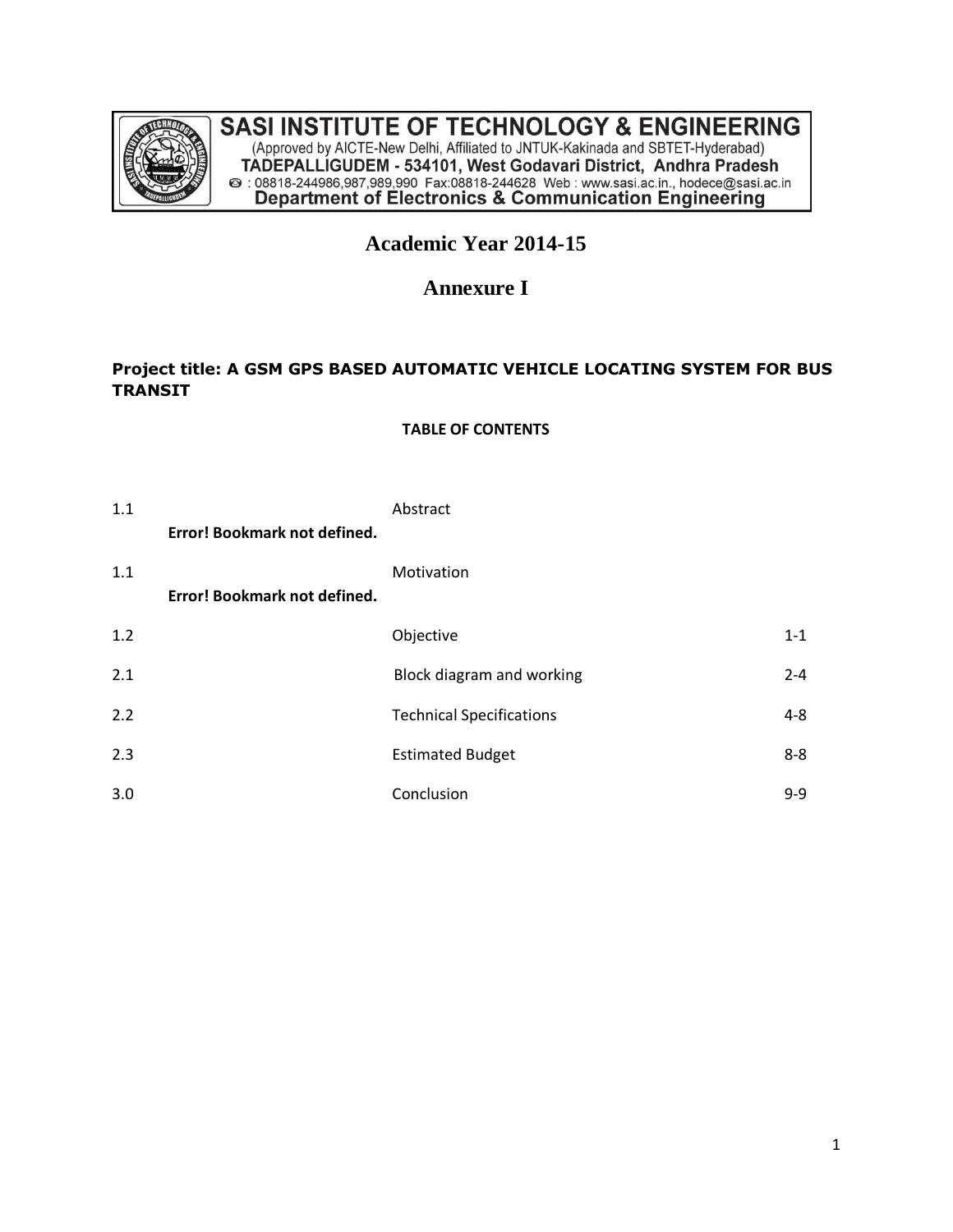### **1.1 Abstract:**

One of the vital issues in developing countries like India is improper and delayed public transportation facilities. The Bus-station, In-Bus and Bus-stop are the three modules of public transportation management system. The ARM7 microcontroller based In-Bus module consisting mainly of a GPS receiver and GSM modem then starts transmitting its location. Bus-station module equipped with a microcontroller and GSM modem interfaced to PC designed to keep track record of every bus periodically is used for statistical analysis. LCD is used to display information of every bus. Bus station processes user request about a bus location, send bus location information to user's mobile and to the specified bus stop. Bus-stop module is installed at every bus stop and consists of a GSM modem, and LCD all interfaced to a microcontroller. This module receives buses location information coming towards that stop from Bus-station module and displays the information on a LCD.

The project is implemented in Keil software and the experimental results will be generated using the High performance. So, this system has the advantage of flexibility which means accessing the location, sending to bus station, to passengers with time to time updates. Since this system provides the passengers with all the above discussed advantages like flexibility, high degree of accuracy, it is more efficient system.

#### **1.2 Motivation:**

Nowadays waiting at bus stands and bus stops causes delay to their works. Hence it is the better way to know the information about bus. So, by using the system like Automatic vehicle locating system with the help of GPS and GSM technologies, we can reduce the waiting times at bus stands and bus stops.

#### **1.3 Objective:**

The need for a more efficient transit system has led transport agencies across the world to implement Automatic Vehicle Location (AVL) systems. This enables them to identify, collect, and analyze location information about a vehicle in real time and send the information to the transport management centers and passengers.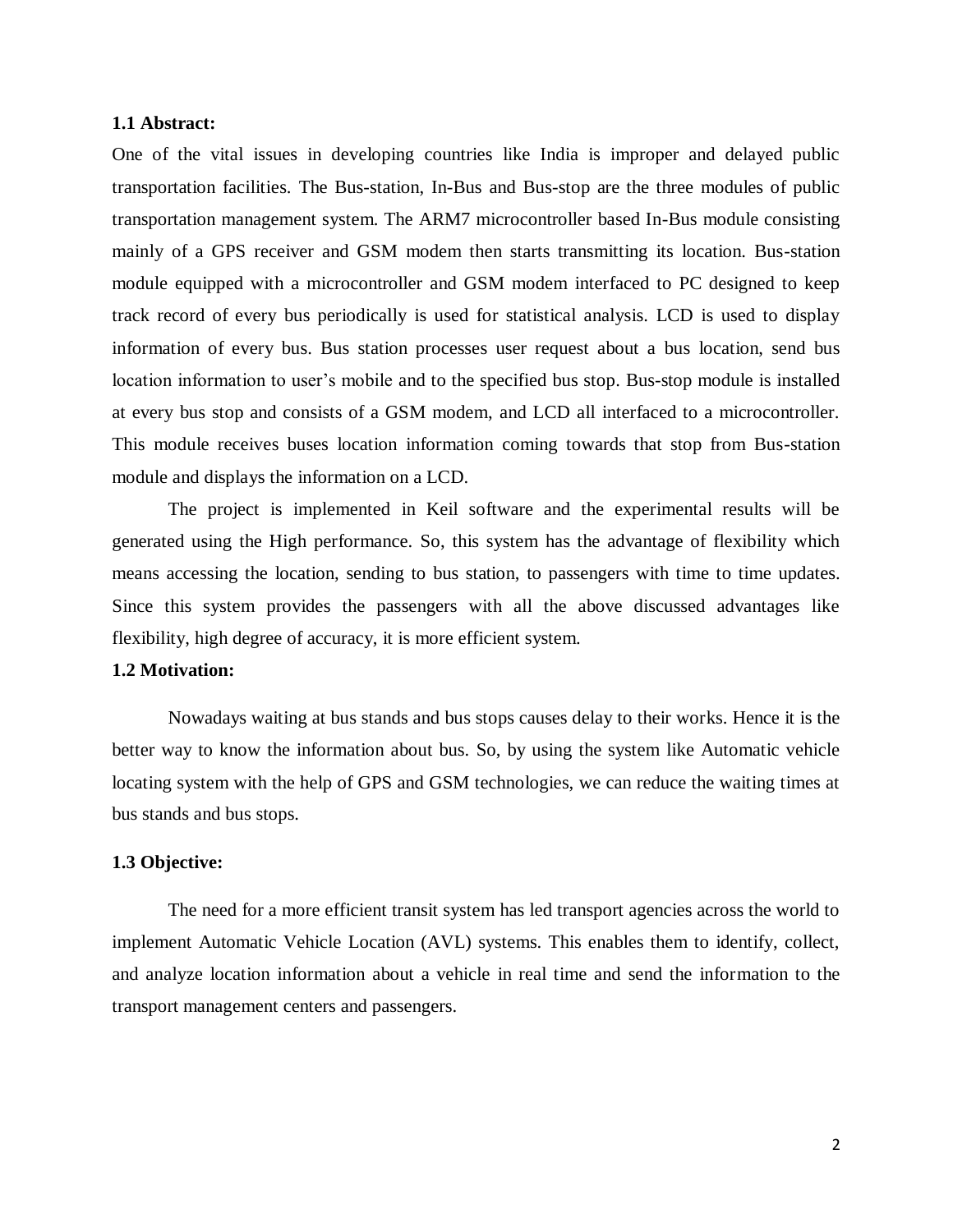#### **2.1 Block diagram & Working:**

The Automatic Vehicle Locating System with three modules namely Bus-Station module, In-Bus module, Bus-Stop module and the design aspect of the individual module is considered. The block diagram of A GSM-GPS Based Automatic Vehicle Locating System for Bus Transit is shown in Fig 1.



**Fig 1: Block Diagram of a GSM-GPS Based Automatic Vehicle Locating System for Bus Transit**

#### **2.1.1Bus-Station Module:**

 Bus-Station module is the center of network of Automatic Vehicle Locating system. It accepts location information of bus through GSM modem. This module is used for sending and receiving of information. It receives the required information of bus coordinates from In-Bus module and sends information to the Bus-Stop module and to the user mobile. The block diagram of the Bus-Station module is shown in Fig 2, while the schematic flow chart of this module is shown in Fig 3.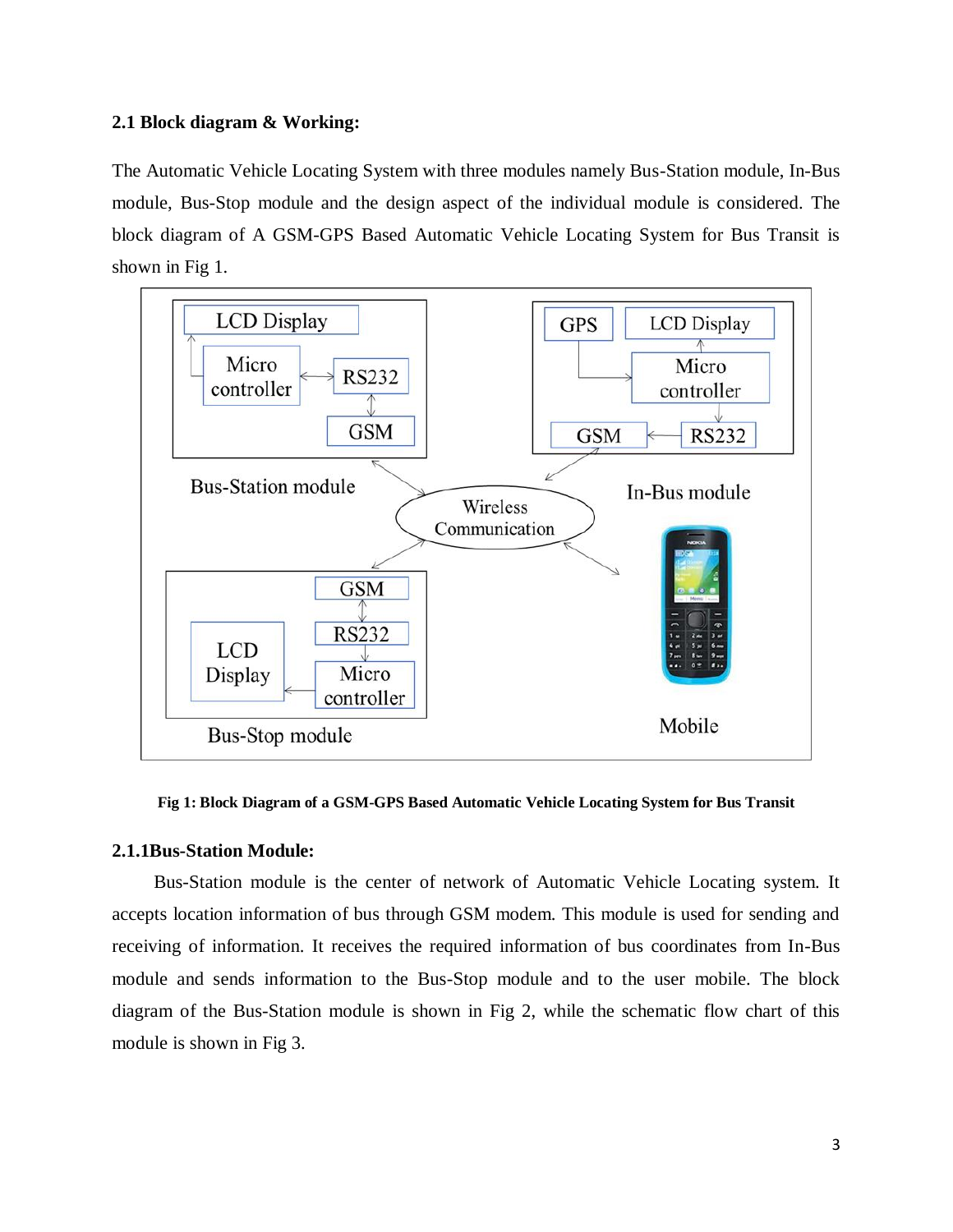

**Fig 3: Flow Chart for Bus-Station module**

#### **2.1.2 In-Bus Module:**

 In-Bus module is installed in the inside of every bus consists of a GPS receiver, a GSM modem and a RS232 communication cable; all interfaced to ARM7 microcontroller. This module is used to send the bus coordinates to the Bus-Station module. The block diagram of the In-Bus module is shown in Fig 4, while the flow chart of this module is shown in Fig 5.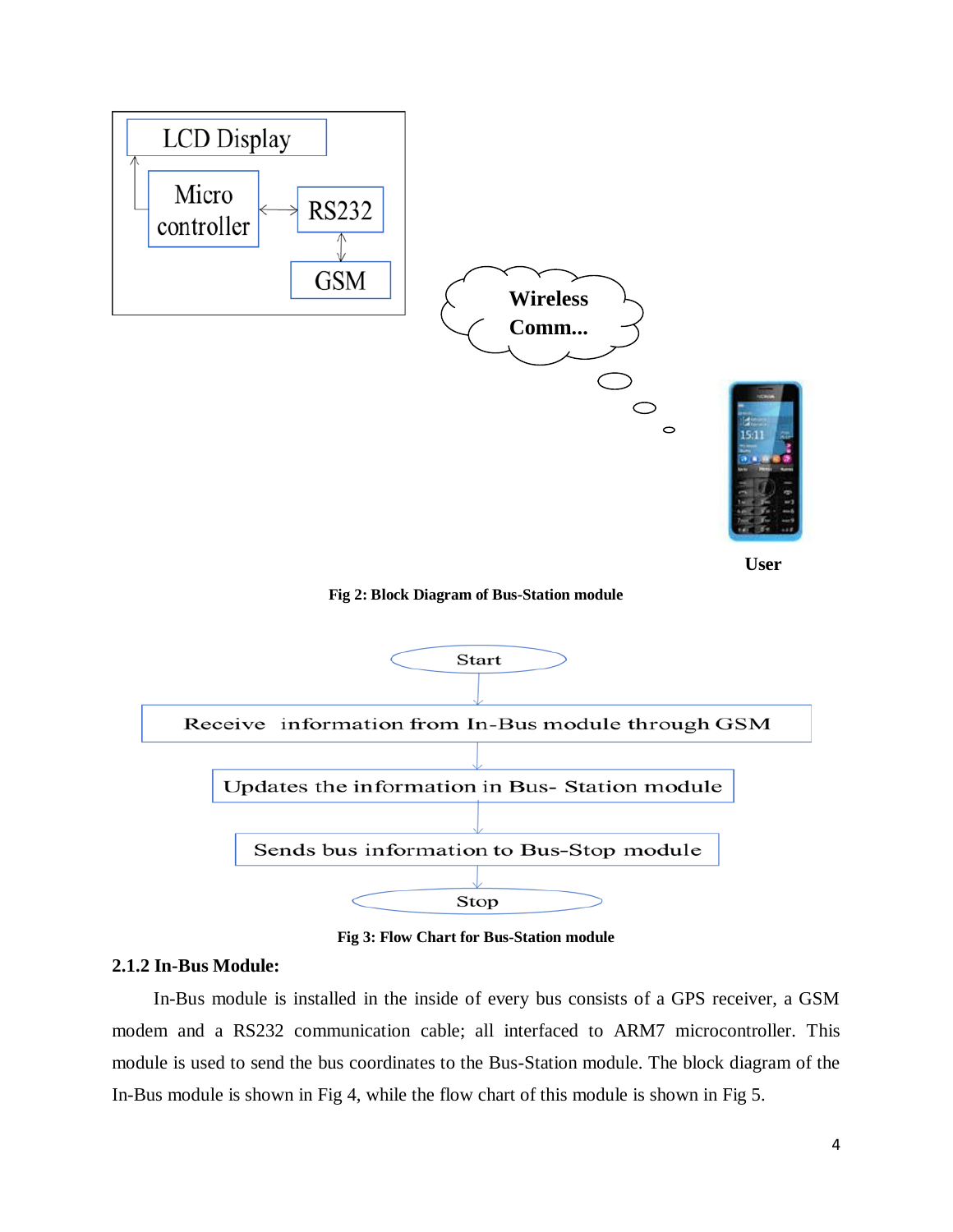

 **Figure 4: Block Diagram of In-Bus Module Figure 5: Flow Chart for In-Bus Module**

# **2.1.3Bus Stop Module:**

Bus-Stop module is installed at every bus stop to know about the location of buses coming towards that stop. The block diagram of this module is shown in Fig 6, while the flow chart of this subsystem is shown in Fig 7.



**Figure 6: Block Diagram of Bus-Stop Module Figure 7: Flow Chart for Bus-Stop Module 2.2 Technical Specifications:**

# **2.2.1 ARM7:**

# **Introduction**

ARM7 LPC2148 Microcontroller Socket is used with [LPC2148 Pro Development Board.](http://www.nex-robotics.com/products-topmenu-45.html?page=shop.product_details&flypage=flypage.tpl&product_id=894&category_id=123&option=com_virtuemart&Itemid=45) It is a standalone board for LPC2148 microcontroller. It has 12MHz crystal for system clock and 32 KHz crystal for RTC. It has power on reset circuit with MCP130T brownout monitoring chip and power decoupling capacitors. This board can be used for LPC2148 based generic development.

# **Technical Specifications:**

- Microcontroller : LPC2148 with 512K on chip memory
- Crystal for LPC2148 : 12Mhz
- Crystal for RTC : 32.768KHz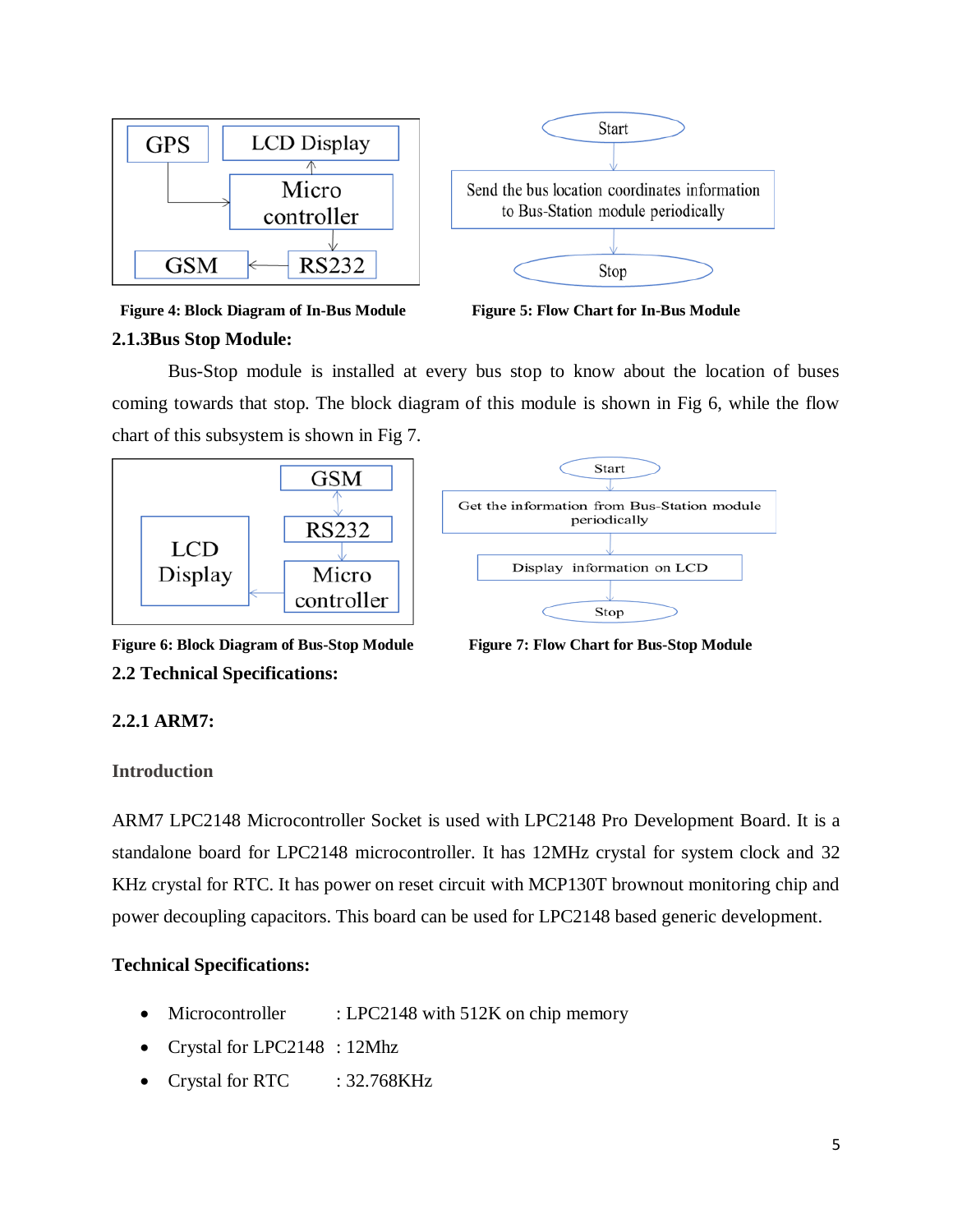- Operating Supply : 3.3V
- Power on reset circuit with MCP 130T brownout detection

## **LPC2148 Features:**

- 16-bit/32-bit ARM7TDMI-S microcontroller in a tiny LQFP64 package.
- 40 kB of on-chip static RAM and 512 kB of on-chip flash memory.
- In-System Programming/In-Application Programming (ISP/IAP) via on-chip boot loader software.
- Embedded ICE RT and Embedded Trace interfaces offer real-time debugging with the on-chip Real Monitor software and high-speed tracing of instruction execution.
- USB 2.0 Full-speed compliant device controller with 2 kB of endpoint RAM.
- Two 10-bit ADCs provide a total of 14 analog inputs
- Single 10-bit DAC provides variable analog output
- Two 32-bit timers/external event counters (with four captures and four compare channels each), PWM unit (six outputs) and watchdog.
- Low power Real-Time Clock (RTC) with independent power and 32 kHz clock input.
- Multiple serial interfaces including two UARTs, two Fast I<sup>2</sup>C-bus (400 kbit/s), SPI and SSP with buffering and variable data length capabilities.

## **2.2.2 Global System for Mobile communications (GSM):**

- Bandwidth: The range of a channel's limits; the broader the bandwidth, the faster data can be sent
- Bits per second (bps): A single on-off pulse of data; eight bits are equivalent to one byte
- Frequency band: The frequency range specified for GSM is 1,850 to 1,990 MHz (mobile station to base station).
- duplex distance: The duplex distance is 80 MHz. Duplex distance is the distance between the uplink and downlink frequencies. A channel has two frequencies, 80 MHz apart.
- channel separation: The separation between adjacent carrier frequencies. In GSM, this is 200 kHz.
- Modulation: It is the process of sending a signal by changing the characteristics of a carrier frequency. This is done in GSM via Gaussian minimum shift keying (GMSK).
- Transmission rate: GSM is a digital system with an over-the-air bit rate of 270 kbps.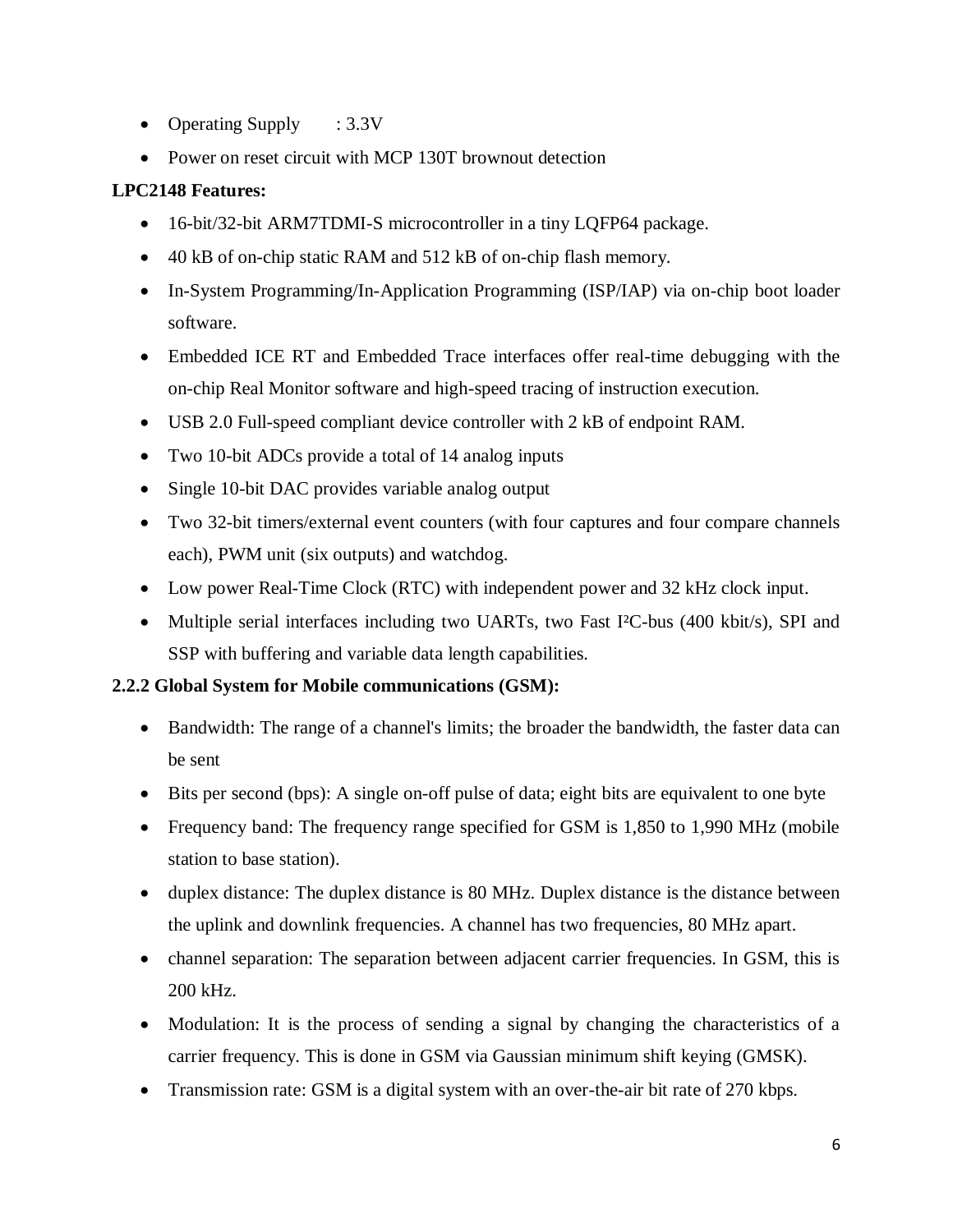- Access method: GSM utilizes the time division multiple access (TDMA) concept. TDMA is a technique in which several different calls may share the same carrier. Each call is assigned a particular time slot.
- Speech coder: GSM uses linear predictive coding (LPC). The purpose of LPC is to reduce the bit rate. The LPC provides parameters for a filter that mimics the vocal tract. The signal passes through this filter, leaving behind a residual signal. Speech is encoded at 13 kbps.

# **2.2.3 Global Positioning System (GPS)**

- Ultra high sensitivity: -165dBm
- 22 tracking/66 acquisition-channel receiver
- WAAS/EGNOS/MSAS/GAGAN support
- AGPS support
- NMEA protocols (default speed: 9600bps)
- One serial port Embedded patch antenna  $12*12*4$  mm
- Operating temperature range: -40 to 85
- RoHS compliant (Lead-free)
- Tiny form factor : 20.5mm x12.8mm x 7.8mm

# **2.2.4 Liquid Crystal Display (LCD)**

LCD (Liquid Crystal Display) screen is an electronic display module and find a wide range of applications. A 16x2 LCD display is very basic module and is very commonly used in various devices and circuits. These modules are preferred over [seven segments](http://www.engineersgarage.com/content/seven-segment-display) and other multi segment [LEDs](http://www.engineersgarage.com/content/led). The reasons being: LCDs are economical; easily programmable; have no limitation of displaying special & even [custom characters](http://www.engineersgarage.com/microcontroller/8051projects/create-custom-characters-LCD-AT89C51) (unlike in seven segments), [animations](http://www.engineersgarage.com/microcontroller/8051projects/display-custom-animations-LCD-AT89C51) and so on. A 16x2 LCD means it can display 16 characters per line and there are 2 such lines. In this LCD each character is displayed in 5x7 pixel matrix. This LCD has two registers, namely, Command and Data. The command register stores the command instructions given to the LCD. A command is an instruction given to LCD to do a predefined task like initializing it, clearing its screen, setting the cursor position, controlling display etc. The data register stores the data to be displayed on the LCD. The data is the ASCII value of the character to be displayed on the LCD.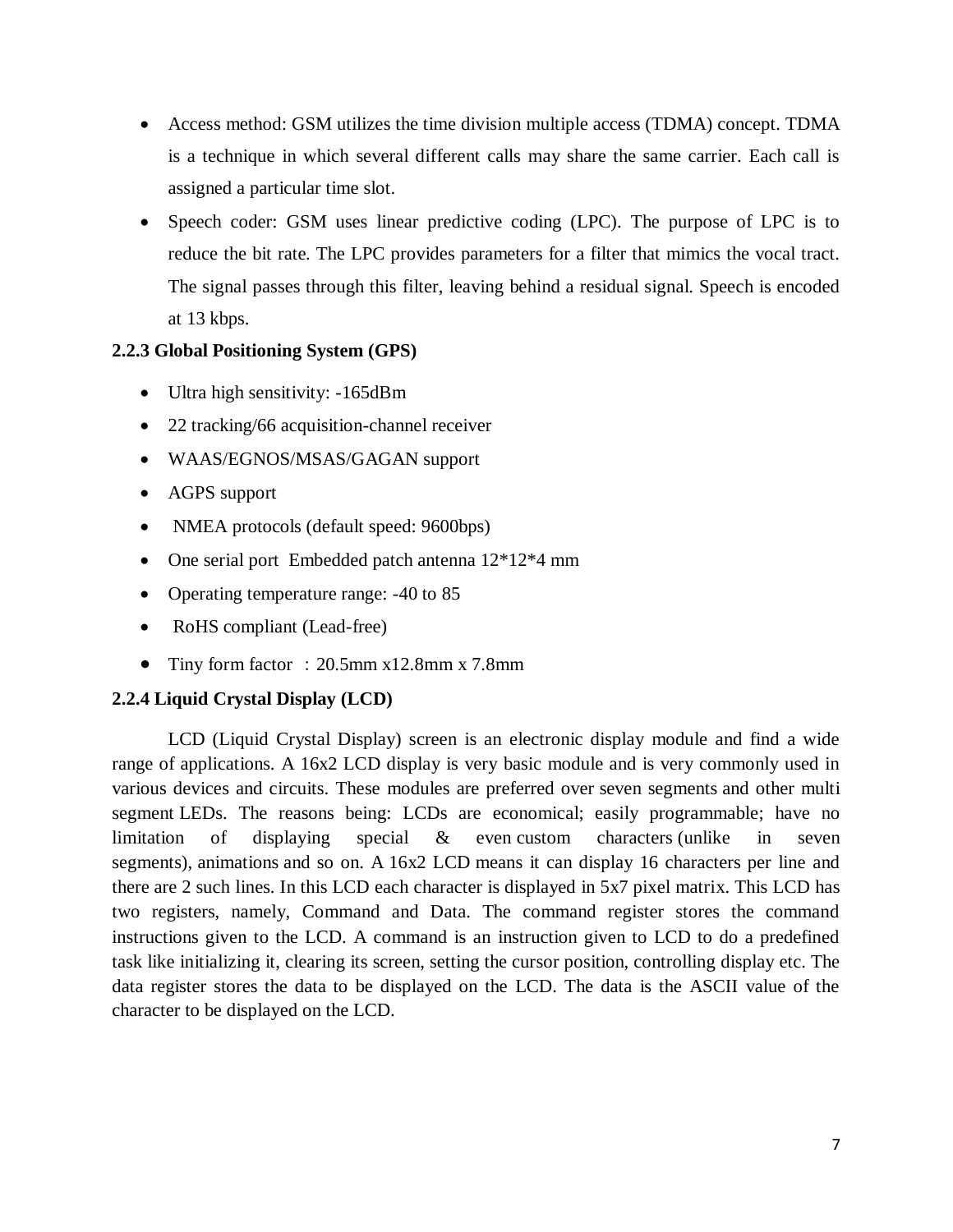### **2.2.5 P89V51RD2:**

- Microcontroller: P89V51RD2 with 11.0592MHz crystal
- Double side high quality PTH PCB board to provide extra strength to the connector joints for increased reliability.
- Power: 7 to 15V, AC or DC, Heat sink on 7805 for better current rating
- Reverse polarity protected
- Switches: Reset, Power
- RS232 serial interface
- 10 pin FRC connectors and soldering pads on all ports
- Compatible with General purpose prototyping board for development board for stackable design

## **2.2.6 MAX232 IC:**

- Meets or Exceeds TIA/EIA-232-F and ITU Recommendation V.28
- Operates From a Single 5-V Power Supply With 1.0- F Charge-Pump Capacitors
- Operates Up To 120 kbit/s
- Two Drivers and Two Receivers
- $\bullet$   $\pm 30$ -V Input Levels
- Low Supply Curren 8 mA Typical
- ESD Protection Exceeds JESD 22 − 2000-V Human-Body Model (A114-A)
- Upgrade With Improved ESD (15-kV HBM) and 0.1-F Charge-Pump Capacitors is Available With the MAX202

#### **2.3 Budget:**

| S.No.              | Name of the<br>equipment | <b>Specification</b> | Quantity       | <b>Unit Cost</b> | <b>Total Cost</b> |  |
|--------------------|--------------------------|----------------------|----------------|------------------|-------------------|--|
|                    | ARM7                     | LPC2148              | $\overline{2}$ | 2500             | 5000              |  |
| 2                  | <b>GSM Module</b>        | <b>SIM800</b>        | $\overline{2}$ | 1290             | 2580              |  |
| 3                  | <b>GPS</b> Module        | L80 GPS              |                | 400              | 2234              |  |
| 4                  | <b>Feature Phone</b>     | MAX232,<br>P89V51D2  | $\overline{2}$ | 1000             | 2000              |  |
|                    | <b>Feature Phone</b>     | <b>HX711</b>         |                | 2000             | 2000              |  |
| <b>Grand Total</b> |                          |                      |                |                  |                   |  |